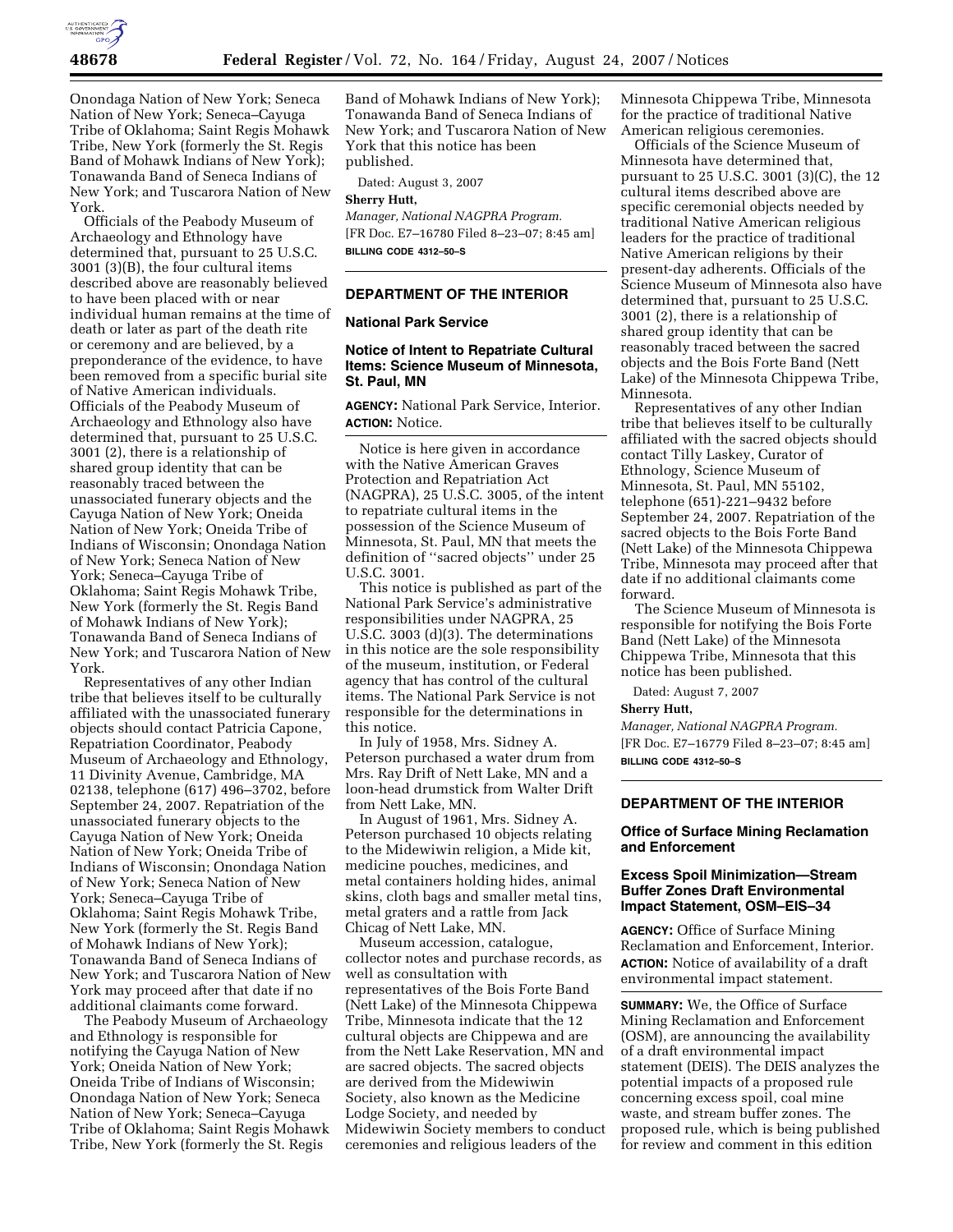of the **Federal Register**, would, if implemented, revise the permanent program regulations implementing the Surface Mining Control and Reclamation Act of 1977.

**DATES:** Electronic or written comments must be received on or before October 23, 2007.

**ADDRESSES:** You may submit comments by any of the following methods:

• Federal eRulemaking Portal: *http:// www.regulations.gov.* The DEIS is listed under the agency name ''OFFICE OF SURFACE MINING RECLAMATION AND ENFORCEMENT.''

• Mail/Hand-Delivery/Courier to: David Hartos, Office of Surface Mining Reclamation and Enforcement, Appalachian Region, 3 Parkway Center, Pittsburgh, PA 15220. Please identify the comments as pertaining to OSM– EIS–34.

If you wish to testify at a public hearing, you must submit your request by contacting the person listed under the heading **FOR FURTHER INFORMATION CONTACT** before 4 p.m., Eastern Time, on September 24, 2007. We will hold a public hearing only if there is sufficient interest. Hearing arrangements, dates and times, if any, will be announced in a subsequent **Federal Register** notice. If you are a disabled individual who needs reasonable accommodation to attend a public hearing, please make this known to the person listed under **FOR FURTHER INFORMATION CONTACT**.

#### **FOR FURTHER INFORMATION CONTACT:**

David Hartos, Office of Surface Mining Reclamation and Enforcement, 3 Parkway Center, Pittsburgh, PA 15220; Telephone: 412–937–2909; E-mail: *dhartos@osmre.gov.* 

**SUPPLEMENTARY INFORMATION:** The public is invited to provide written comments on the DEIS during the 60 day comment period. Please see **ADDRESSES** and **DATES** for more information.

#### **Comment Procedures**

Your written comments should be specific and include explanations in support of your recommendations. We will make every attempt to log all comments into the docket for the DEIS, but comments delivered to an address other than the those listed above or received after the close of the comment period may not be logged in and considered.

Before including your address, phone number, e-mail address, or other personal identifying information in your comment, you should be aware that your entire comment—including your personal identifying information—may be made publicly available at any time.

While you can ask us in your comment to withhold your personal identifying information from public review, we cannot guarantee that we will be able to do so.

Public hearings on the draft environmental impact statement will be held if there is sufficient interest. You may request a public hearing on the DEIS by contacting the person listed under **FOR FURTHER INFORMATION CONTACT**. Requests for public hearings must be received within 30 days of the publication date of this announcement. See **DATES**.

### **Finding a Copy of the DEIS**

The DEIS is being mailed to known interested parties and can be viewed and downloaded from the internet at *http://www.regulations.gov.* At that internet address, the document is listed under ''Office of Surface Mining Reclamation and Enforcement.'' The DEIS may also be inspected at the OSM headquarters in Washington and regional offices in Pittsburgh, Alton, and Denver, and in selective local libraries in eastern Kentucky, eastern Tennessee, southwestern Virginia, and southern West Virginia. The addresses follow.

OSM Headquarters, Administrative Record, Room 101, 1951 Constitution Avenue, NW., Washington, DC 20240; Phone: (202) 208–2823.

OSM Appalachian Region, 3 Parkway Center, Pittsburgh, PA 15220; Phone: (412) 937–2909.

OSM Mid-Continent Region, Alton Federal Bldg., 501 Belle Street, Room 216, Alton, IL 62002; Phone: (618) 463– 6460.

OSM Western Region, 1999 Broadway, Suite 3320, Denver, CO 80201; Phone: (303) 844–1401.

The DEIS has also been sent to the following libraries in the central Appalachian coal fields:

## **Kentucky**

- Middlesboro-Bell County Public Library, Middlesboro, KY.
- Boyd County Public Library, Ashland, KY.
- Breathitt County Public Library, Jackson, KY.
- Clark County Public Library, Winchester, KY.
- Clay County Public Library, Manchester, KY.
- Elliott County Public Library, Sandy Hook, KY.
- Floyd County Public Library, Prestonsburg, KY.
- Greenup County Public Library, Greenup, KY.
- Harlan County Public Library, Harlan, KY.
- Jackson County Public Library, McKee, KY.
- Johnson County Public Library, Paintsville, KY.
- Knott County Public Library, Hindman, KY.
- Knox County Public Library, Barbourville, KY.
- Laurel County Public Library, London, KY.
- Lawrence County Public Library, Louisa, KY.
- Lee County Public Library, Beattyville, KY.
- Leslie County Public Library, Hyden, KY.
- Martin County Public Library, Inez, KY. McCreary County Public Library,
- Whitley City, KY. Menifee County Public Library,
- Frenchburg, KY.
- John F. Kennedy Memorial Public Library, West Liberty, KY.
- Owsley County Public Library, Booneville, KY.
- Perry County Public Library, Hazard, KY.
- Pike County Public Library District, Pikeville, KY.
- Powell County Public Library, Stanton, KY.
- Pulaski County Public Library, Somerset, KY.
- Rock Castle County Public Library, Mount Vernon, KY.
- Wayne County Public Library, Monticello, KY.
- Whitley County Public Library, Williamsburg, KY.
- Wolfe County Public Library, Campton, KY.

#### **Tennessee**

- Briceville Public Library, Briceville, TN.
- Clinton Public Library, Clinton, TN.
- Clinch-Powell Regional Library Center, Clinton, TN.
- Lake City Public Library, Lake City, TN.
- Betty Anne Jolly Norris Community Library, Norris, TN.
- Oak Ridge Public Library, Oak Ridge, TN.
- Altamont Public Library, Altamont, TN. Beersheba Springs Public Library,
- Beersheba Springs, TN.
- Coalmont Public Library, Coalmont, TN.
- Monteagle (May Justus Memorial
- Library), Monteagle, TN. Palmer Public Library, Palmer, TN.
- Tracy City Public Library, Tracy City,
- TN.
- Sequatchie County Public Library, Dunlap, TN.
- Jasper Public Library, Jasper, TN.
- Beene-Pearson Public Library, South Pittsburg, TN.
- Orena Humphreys Public Library, Whitwell, TN.
- Bledsoe County Public Library, Pikeville, TN.
- Barbara Reynolds Carr Memorial Library, Tazewell, TN.